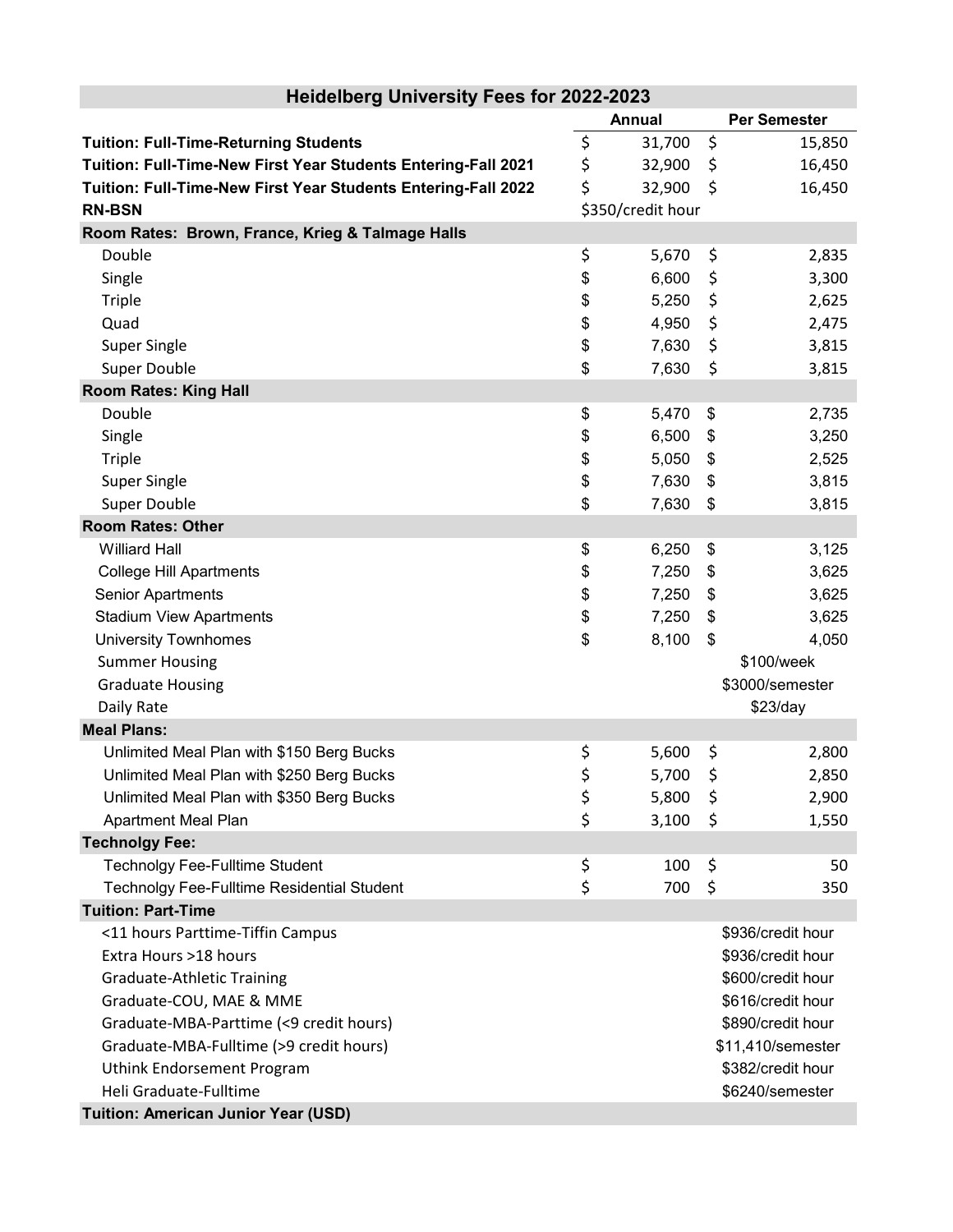| Full Academic Year - (September to July)        |                 | \$                | 30,450   |
|-------------------------------------------------|-----------------|-------------------|----------|
| Fall Semester - (September to December)         |                 |                   | 14,648   |
| Full Fall Semester - (September to February)    |                 | \$<br>\$          | 15,225   |
| Spring Semester - (March to July)               |                 | \$                | 15,225   |
| Room Rates: American Junior Year (USD)          |                 |                   |          |
| Full Academic Year - (September to July)        |                 | \$                | 5,400    |
| Fall Semester - (September to December)         |                 |                   | 2,700    |
| Full Fall Semester - (September to February)    |                 | \$<br>\$          | 2,700    |
| Spring Semester - (March to July)               |                 | \$                | 2,700    |
| Summer Program 2022: American Junior Year (USD) |                 |                   |          |
| Summer 2022                                     |                 | \$                | 6,780.00 |
| <b>Summer School for 2022:</b>                  |                 |                   |          |
| Undergraduate-Tiffin Campus                     |                 | \$250/credit hour |          |
| Graduate-COU, EDU & MME                         |                 | \$616/credit hour |          |
| Graduate-MBA                                    |                 | \$890/credit hour |          |
| Graduate-MBA-Fulltime                           |                 | \$11,410/semester |          |
| Heidelberg @ Heidelberg                         |                 | \$6,780           |          |
|                                                 |                 |                   |          |
| <b>Other Fees:</b>                              |                 |                   |          |
| <b>Audit Fee</b>                                |                 | \$315             |          |
| <b>Contract Fee</b>                             |                 | \$45/year         |          |
| Credit by Exam-Graduate                         |                 | \$100/course      |          |
| Credit by Exam-Undergrad                        |                 | \$40/hour         |          |
| Credit by Exam-Undergrad-Test                   |                 | \$75              |          |
| Enrollment Fee-Non Refundable after May 1st     |                 | \$250             |          |
| <b>Graduation Fee-Participating</b>             |                 | \$120             |          |
| <b>Graduation Fee-Not Participating</b>         |                 | \$40              |          |
| <b>High School Tuition</b>                      |                 | \$166             |          |
| Late Graduation Application Fee                 |                 | \$25              |          |
| Lost Key                                        |                 | \$100/key         |          |
| New Id                                          |                 | \$35              |          |
| <b>Parking Fee-Commuter</b>                     |                 | \$50/year         |          |
| <b>Parking Fee-Resident</b>                     |                 | \$100/year        |          |
| <b>Parking Fines</b>                            |                 | \$25-\$250        |          |
| <b>Returned Check Fee</b>                       |                 | \$25/check        |          |
| Transcripts                                     |                 | \$5/transcript    |          |
| <b>Undergraduate Lab Fees:</b>                  |                 |                   |          |
| Art                                             | <b>ART 102</b>  | \$30/course       |          |
| Art                                             | <b>ART 103</b>  | \$50/course       |          |
| Art                                             | <b>ART 112</b>  | \$27/course       |          |
| Art                                             | <b>ART 118</b>  | \$27/course       |          |
| Art                                             | <b>ART 312</b>  | \$40/credit hour  |          |
| <b>Bio/Chemistry</b>                            | <b>BCH 316L</b> | \$25/course       |          |
| Biology                                         | <b>BIO 110L</b> | \$65/course       |          |
| Biology                                         | <b>BIO 121</b>  | \$50/course       |          |
| Biology                                         | <b>BIO 122L</b> | \$60/course       |          |
| Biology                                         | <b>BIO 123L</b> | \$65/course       |          |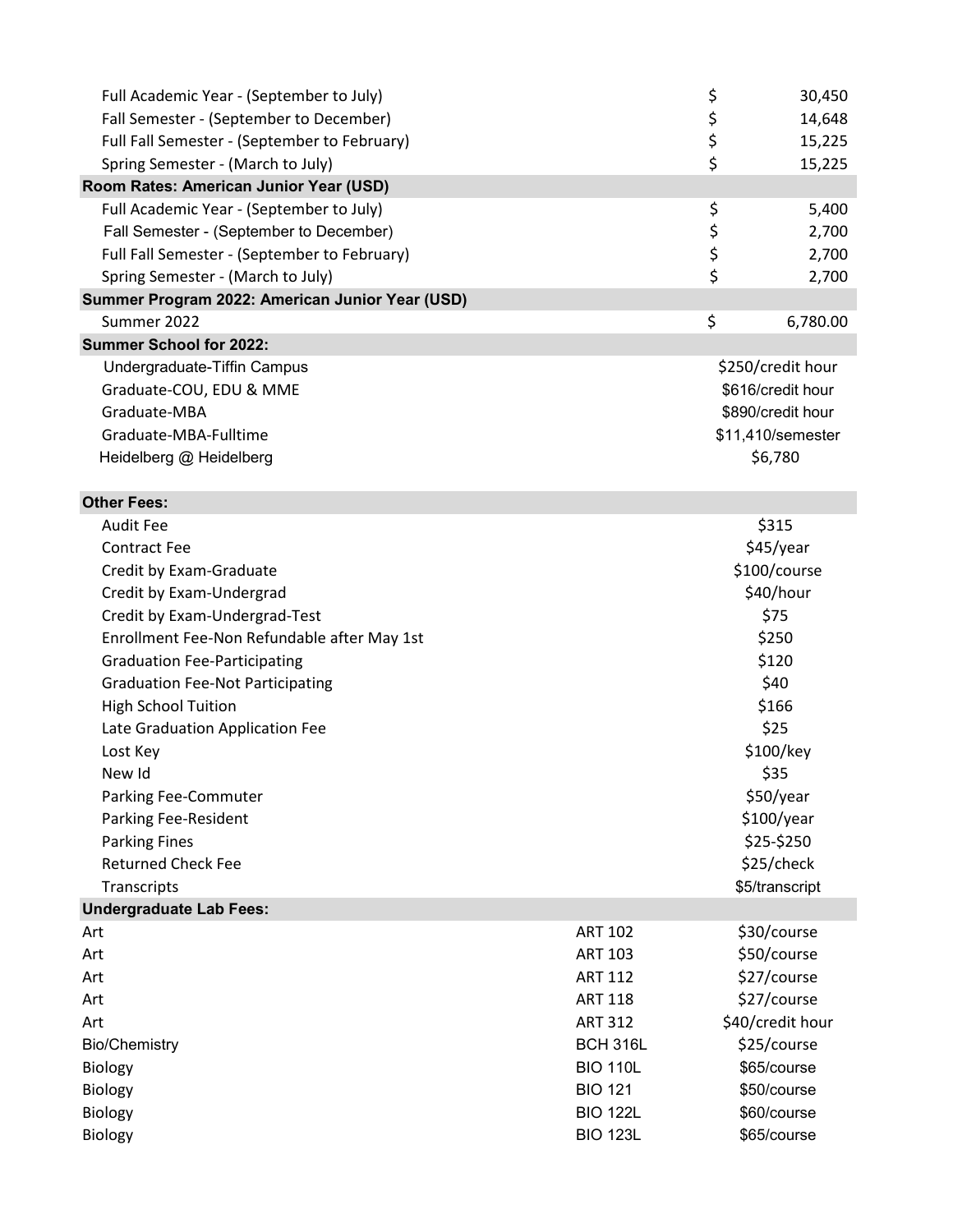| Biology                 | <b>BIO 124</b>    | \$60/course  |
|-------------------------|-------------------|--------------|
| Biology                 | <b>BIO 365</b>    | \$50/course  |
| Chemistry               | <b>CHM 103L</b>   | \$25/course  |
| Chemistry               | <b>CHM 112</b>    | \$25/course  |
| Chemistry               | <b>CHM 201</b>    | \$25/course  |
| Chemistry               | <b>CHM 202</b>    | \$25/course  |
| Chemistry               | <b>CHM 210</b>    | \$25/course  |
| Education               | <b>EDU 322</b>    | \$25/course  |
| Education               | <b>EDU 323</b>    | \$25/course  |
| Education               | <b>EDU 345</b>    | \$50/course  |
| Education               | <b>EDU 346</b>    | \$50/course  |
| Education               | <b>EDU 360</b>    | \$25/course  |
| Education               | <b>EDU 366</b>    | \$50/course  |
| Education               | <b>EDU 373</b>    | \$25/coruse  |
| Education               | <b>EDU 376</b>    | \$50/course  |
| Education               | <b>EDU 380</b>    | \$25/course  |
| Education               | <b>EDU 386</b>    | \$50/course  |
| Education               | <b>EDU 390</b>    | \$25/course  |
| Education               | <b>EDU 396</b>    | \$50/course  |
| Education               | <b>EDU 416</b>    | \$150/course |
| Education               | <b>EDU 426</b>    | \$300/course |
| Education               | <b>EDU 427</b>    | \$300/course |
| Education               | <b>EDU 428</b>    | \$300/course |
| Education               | <b>EDU 430</b>    | \$300/course |
| Education               | <b>EIS 350</b>    | \$50/course  |
| <b>Exercise Science</b> | <b>ESS 101</b>    | \$35/course  |
| Languages               | <b>SPA 489</b>    | \$200/course |
| Music                   | <b>MUS 161</b>    | \$50/course  |
| Music                   | <b>MUS 115</b>    | \$25/course  |
| Music                   | <b>MUS 125A-U</b> | \$30/course  |
| Music                   | <b>MUS 126A-U</b> | \$30/course  |
| Music                   | <b>MUS 127A-U</b> | \$15/course  |
| Music                   | MUS 128A-U        | \$15/course  |
| Music                   | MUS 100A-400A     | \$200/course |
| Music                   | MUS 150B-450B     | \$30/course  |
| Music                   | <b>MUS 100D</b>   | \$115/course |
| Music                   | MUS 200D-400D     | \$20/course  |
| Music                   | MUS 150D-450D     | \$30/course  |
| Music                   | MUS 150E-450E     | \$40/course  |
| Music                   | <b>MUS 225A-U</b> | \$30/course  |
| Music                   | <b>MUS 226A-U</b> | \$30/course  |
| Music                   | <b>MUS 227A-U</b> | \$15/course  |
| Music                   | <b>MUS 228A-U</b> | \$15/course  |
| Music                   | <b>MUS 273</b>    | \$15/course  |
| Music                   | <b>MUS 274</b>    | \$50/course  |
| Music                   | <b>MUS 325A-U</b> | \$30/course  |
| Music                   | <b>MUS 326A-U</b> | \$30/course  |